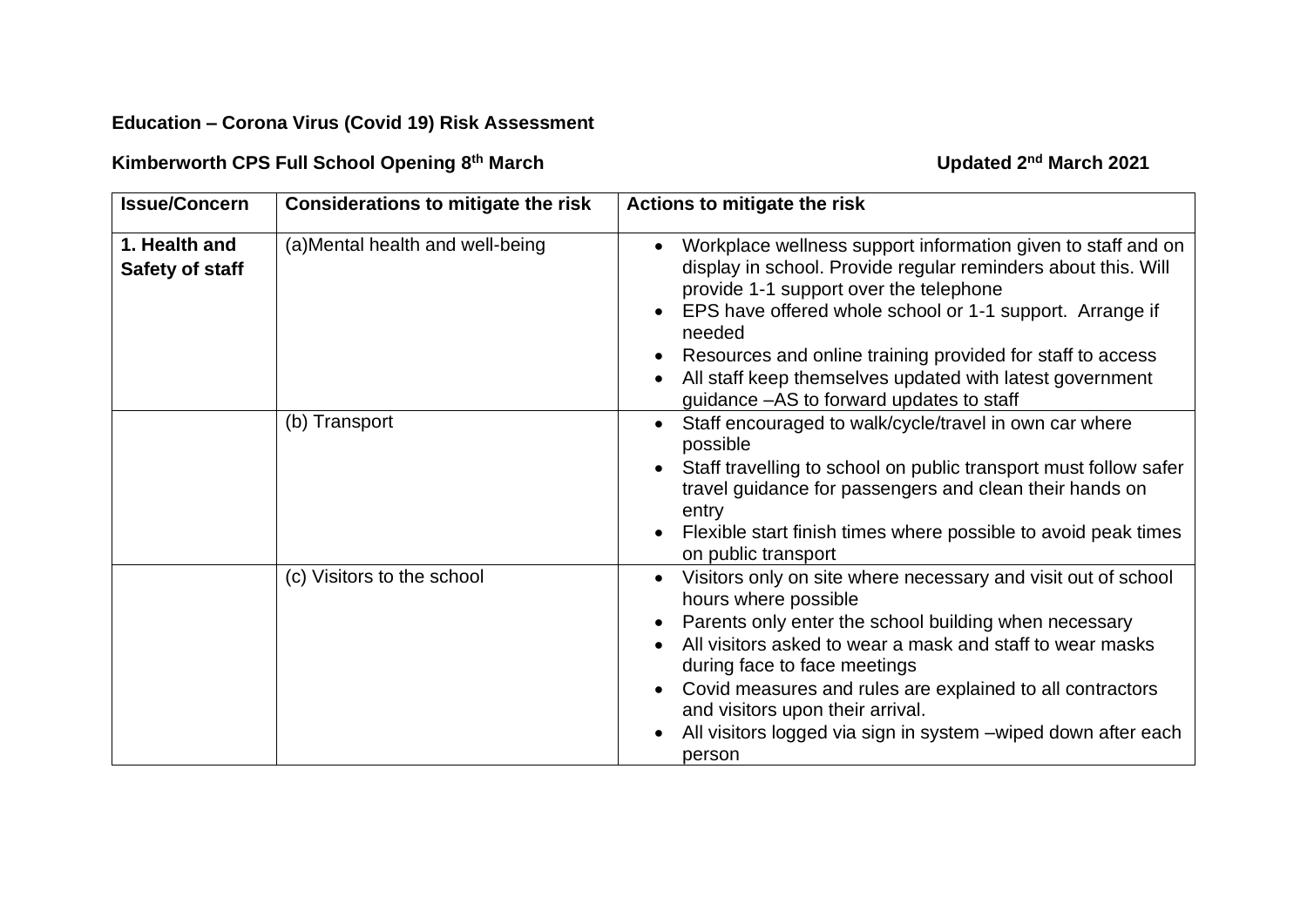| (d) Staff/adult/pupil prevention | The Head Teacher ensures that the school can be                                                           |
|----------------------------------|-----------------------------------------------------------------------------------------------------------|
| measures                         | adequately and safely staffed.                                                                            |
|                                  | Pupils, staff and other adults will not attend school if:                                                 |
|                                  | -They have one or more coronavirus symptoms                                                               |
|                                  | -A member of their household has coronavirus symptoms                                                     |
|                                  | -They are required to quarantine following travel                                                         |
|                                  | -They have had a positive test                                                                            |
|                                  | If you are contacted by NHS test and trace or the local health                                            |
|                                  | protection team and told to self-isolate you have a legal                                                 |
|                                  | obligation to do so.                                                                                      |
|                                  | Anyone developing symptoms will be sent home immediately                                                  |
|                                  | to begin isolation, be advised to follow guidance and be                                                  |
|                                  | advised to book a test.                                                                                   |
|                                  | Where pupils, staff or volunteers cannot follow social                                                    |
|                                  | distancing arrangements for a particular activity, the Head                                               |
|                                  | Teacher assesses whether the activity needs to continue -                                                 |
|                                  | mitigating actions are put in place if continuing the activity is                                         |
|                                  | essential.                                                                                                |
|                                  | Staff work in pairs to provide support allow for breaks, lunch                                            |
|                                  | etc.                                                                                                      |
|                                  | Keep staffing arrangements as consistent as possible. Staff                                               |
|                                  | will only be used to cover more than 1 group where                                                        |
|                                  | absolutely necessary. Changes to staff deployment should                                                  |
|                                  | not be made at the expense of supporting pupils with SEND.                                                |
|                                  | ITT trainees and volunteers to only work within one bubble.                                               |
|                                  | The use of communal areas, e.g. the staff room, is limited to                                             |
|                                  | avoid unnecessary group gatherings - staggered times,<br>queues, or rotas are implemented where required. |
|                                  | Posters and visual reminders of social distancing and hand                                                |
|                                  | washing/sanitising used in shared areas                                                                   |
|                                  |                                                                                                           |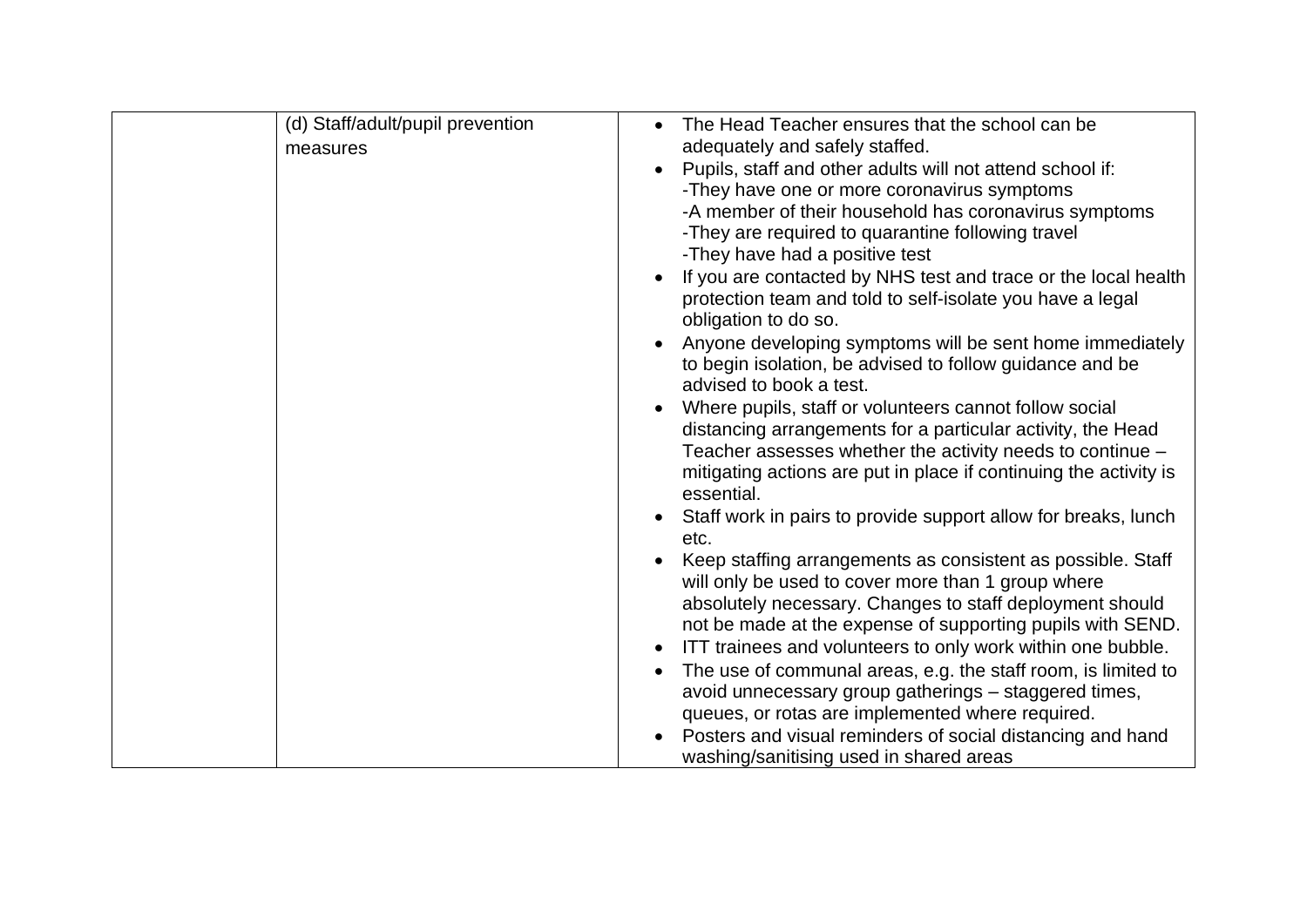|                                                                        | Staff to wear masks in shared areas (office/repo room) if<br>social distancing is not possible<br>Where possible non-covid related sickness will be covered<br>by staff who support PPA<br>An individual risk assessment completed for any staff who<br>are clinically vulnerable/extremely vulnerable in line with                                                                                                                                                                                                                                                                                                                                                                                                                                                                                              |
|------------------------------------------------------------------------|------------------------------------------------------------------------------------------------------------------------------------------------------------------------------------------------------------------------------------------------------------------------------------------------------------------------------------------------------------------------------------------------------------------------------------------------------------------------------------------------------------------------------------------------------------------------------------------------------------------------------------------------------------------------------------------------------------------------------------------------------------------------------------------------------------------|
|                                                                        | current guidance and agreed adjustments put in place.                                                                                                                                                                                                                                                                                                                                                                                                                                                                                                                                                                                                                                                                                                                                                            |
| (e) Response to any infection<br>i Child developing symptoms in school | If a child displays symptoms -child moved to medical room to<br>wait to be collected. Disabled toilet used for this child if<br>needed, then cleaned and disinfected. PPE must be worn by<br>staff if they need to wait with themgloves, apron, mask<br>Parents contacted immediately and asked to collect<br>immediately.<br>Staff wash hands thoroughly and clean the area with<br>disinfectant.<br>Flow chart of what to do if a child shows symptoms -shared<br>with all staff<br>In an emergency ring 999<br>$\bullet$<br>Inform parents and staff that they will need to engage with<br>the track and trace system following current guidance<br>School to provide tests for families with a safeguarding<br>concern who do not get one or families/staff with access<br>issues, or who cannot book a test |
| ii. When school is informed of a<br>positive case                      | SLT/attendance lead contact DFE advice line 0800 0468687<br>and carry out rapid risk assessment to identify close contacts<br>Contact parents of close contacts immediately by text/phone<br>to ask for children to be collected and sent home to self-<br>isolate for 10 days. Close contact is defined as follows: -<br>Direct close contacts: face-to-face contact with an infected                                                                                                                                                                                                                                                                                                                                                                                                                           |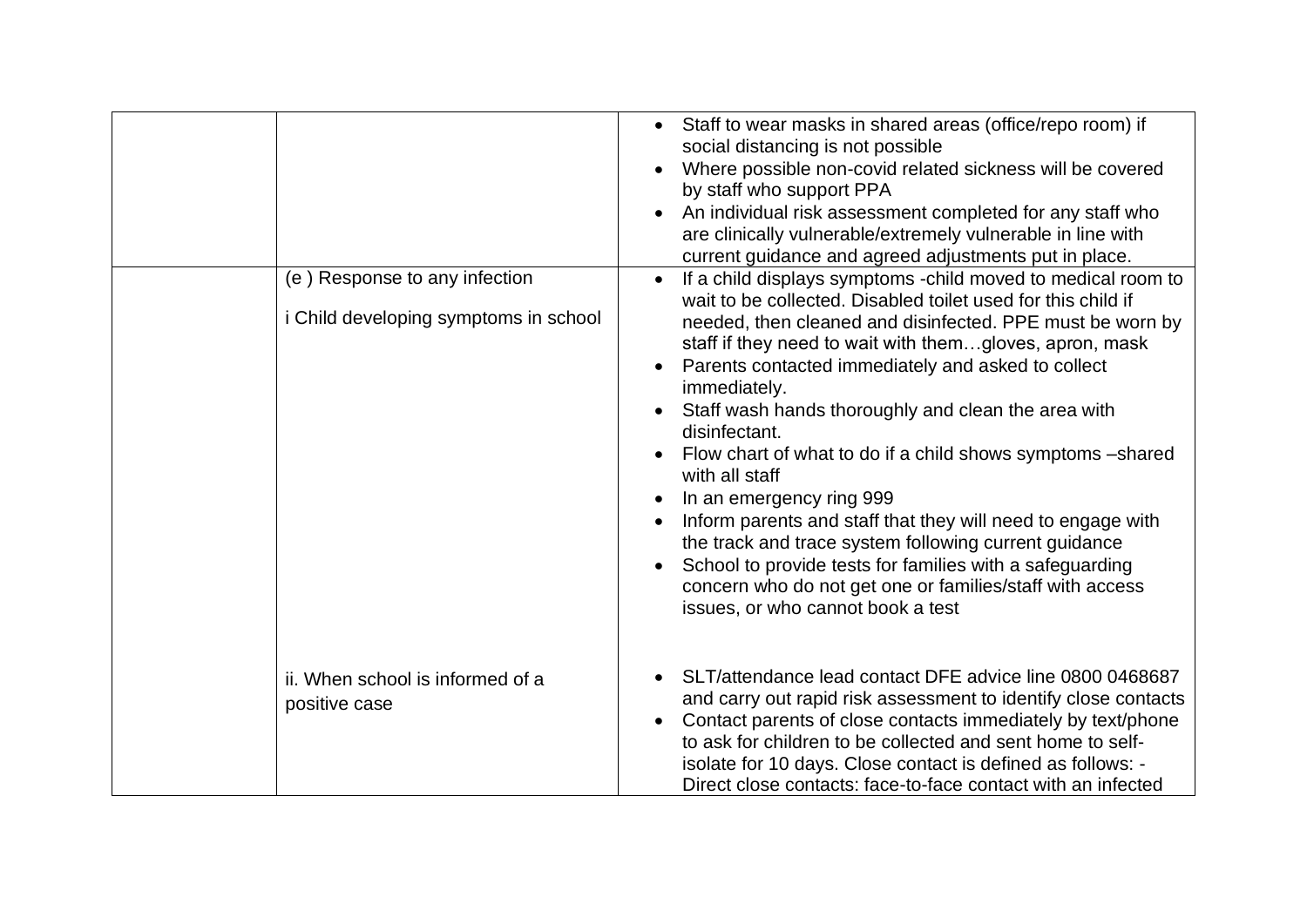| iii Other information             | individual for any length of time, within one metre, including<br>being coughed on, a face-to-face conversation, or<br>unprotected physical contact (skin-to-skin) - Proximity<br>contacts: extended close contact (within one to two metres<br>for more than 15 minutes) with an infected individual -<br>Travelling in a small vehicle, like a car, with an infected<br>person<br>Provide supporting letter to families giving information about<br>isolation<br>Inform whole school community of positive case using DFE<br>letter<br>SW to report actual or suspected cases through the<br>educational settings status form<br>Inform families that all household members should isolate if<br>a test has been taken until a negative result is received<br>Ask staff and parents to inform school immediately of tests<br>results<br>Ask families to evidence dates of travel abroad and<br>quarantine necessary<br>Do not share details of people who test positive<br>Attendance lead to keep records of dates children are self-<br>isolating, receive tests and follow up any concerns supported<br>by the HT<br>HT inform the local authority about any confirmed cases |
|-----------------------------------|-----------------------------------------------------------------------------------------------------------------------------------------------------------------------------------------------------------------------------------------------------------------------------------------------------------------------------------------------------------------------------------------------------------------------------------------------------------------------------------------------------------------------------------------------------------------------------------------------------------------------------------------------------------------------------------------------------------------------------------------------------------------------------------------------------------------------------------------------------------------------------------------------------------------------------------------------------------------------------------------------------------------------------------------------------------------------------------------------------------------------------------------------------------------------------------|
| iv 2 or more cases within 14 days | HT to contact DFE helpline 0800 046 8687 and Public Health<br>$\bullet$<br>England (Health Protection Team) Tel: 0113 386 0300 (for 2<br>or more cases) * out-of-hours number: 0151 909 1219<br>to find if additional advice is required                                                                                                                                                                                                                                                                                                                                                                                                                                                                                                                                                                                                                                                                                                                                                                                                                                                                                                                                          |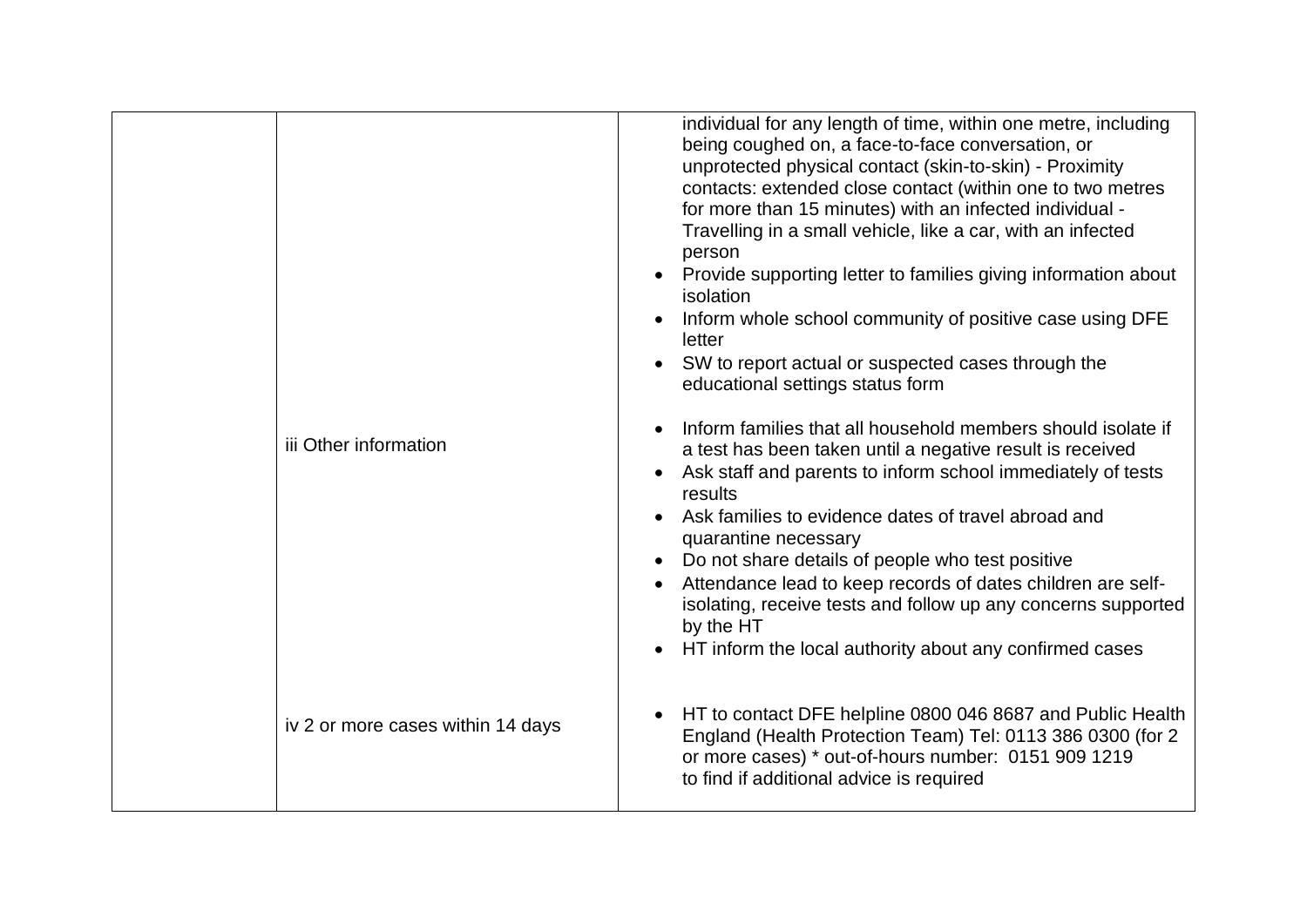| <b>Asymptomatic Testing</b> | The Headteacher will:                                                                                                         |
|-----------------------------|-------------------------------------------------------------------------------------------------------------------------------|
|                             | offer the LFD kits to all staff who are working in school,<br>$\bullet$                                                       |
|                             | including teachers, support and office staff, cleaning staff,<br>kitchen staff and SMSAs.                                     |
|                             | Communicate the purpose of the testing to develop an<br>understanding of the service amongst staff, and parents.              |
|                             | Communicate with staff to inform them of the testing<br>activities taking place, including test result guidance, a            |
|                             | privacy notice, and an acknowledgement form to be signed,<br>ensuring all staff are comfortable with the process and          |
|                             | understand it is a voluntary process.                                                                                         |
|                             | Share the privacy notice alongside the initial correspondence<br>regarding the rapid testing process to ensure that decisions |
|                             | about consent are made with a full understanding of how                                                                       |
|                             | personal data will be processed.<br>Covid Coordinator (CvC) and Registration Assistant (RA) (Sarah                            |
|                             | Whiteside and Joanne Dodd) will:                                                                                              |
|                             | Issue tests to staff, keeping records and logging Lot numbers<br>as required.                                                 |
|                             | Ensure LFDs are kept in a safe and secure location until                                                                      |
|                             | handed out.                                                                                                                   |
|                             | Ensure that legislation and official guidance is adhered to at                                                                |
|                             | all times during the process of conducting tests at home by<br>ensuring staff have the full information available.            |
|                             | Oversee collation and keeping of information, including<br>$\bullet$                                                          |
|                             | receipt and recording of outcome emails to school.                                                                            |
|                             | Staff taking part will test with LFDs twice a week following<br>$\bullet$                                                     |
|                             | the existing guidance including those who are part time.                                                                      |
|                             | Staff will report results to the school (covid@kcps.org.uk)<br>and to https://www.gov.uk/report-covid19-result                |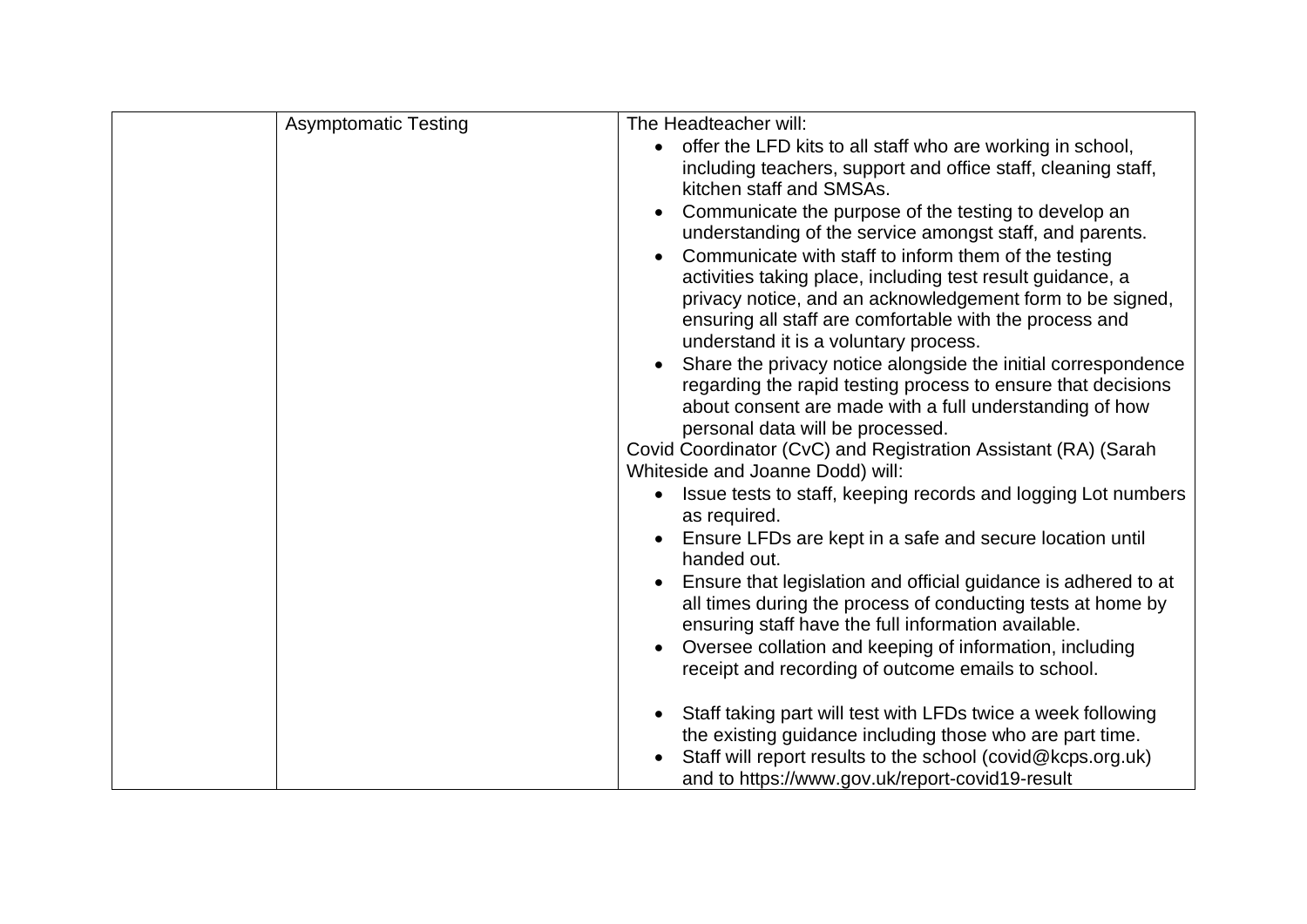|                                           |                                                                                     | Manage positive cases in line with school guidelines, taking<br>appropriate action.                                                                                                                                                                                                                                                                                                                                                                                                                                                                 |
|-------------------------------------------|-------------------------------------------------------------------------------------|-----------------------------------------------------------------------------------------------------------------------------------------------------------------------------------------------------------------------------------------------------------------------------------------------------------------------------------------------------------------------------------------------------------------------------------------------------------------------------------------------------------------------------------------------------|
| 2. Preparing for<br>children in<br>school | (a) Providing information for parents<br>and carers                                 | Letter updating the safety measures put in place for full<br>opening on 8 <sup>th</sup> March sent to all parents and remains<br>prominent on the school website and via email and Dojo and<br>all follow up information available there<br>Limit the things children bring to school to essentials<br>Regular follow up information emailed, texted and via Dojo to<br>remind parents and address any issues<br>School and class dojo/emails available and checked<br>regularly to answer any questions.<br>Weekly newsletter to provide reminders |
|                                           | (b)Preparing the school site                                                        | HT and SBM liaise regularly with Engie re cleaning and<br>caretaking<br>Signs/notices on site to help people to follow Covid<br>expectations<br>Deep clean requested by SBM following any positive cases<br>Fire Drills have carried out according to schedule. The Head<br>Teacher identifies how social distancing measures are to be<br>observed at evacuation points (and meeting points) and<br>communicates this to all staff, volunteers, pupils, parents and<br>contractors.                                                                |
|                                           | (c)Grouping the children to achieve<br>greatest reduction in contacts and<br>mixing | Children kept in consistent year group bubbles<br>Bubbles kept apart from other groups<br>Each bubble given own work space out of the classroom -<br>spaces to have cleaning wipes, sanitiser and plastic chairs<br>Learning mentor to use HLTA room -space to have cleaning<br>wipes, sanitiser and plastic chairs and keep distance from<br>children<br>Keep a record of any children who work 'outside' their bubble                                                                                                                             |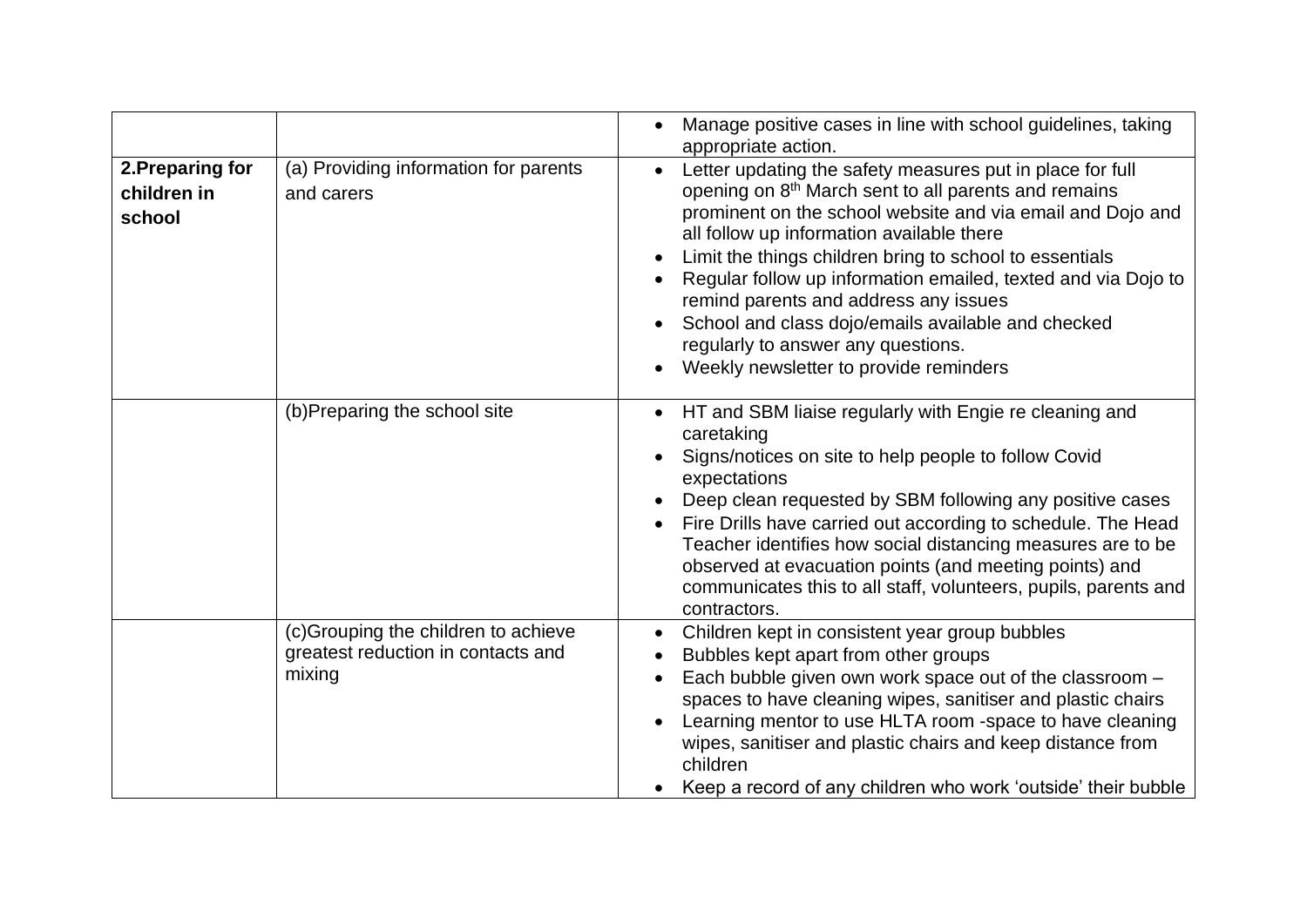| 3. Entering and<br>leaving the site -<br>minimising<br>contacts and<br>supporting<br>social<br>distancing |                                                   | Entry and exit gates signed and one way system around<br>$\bullet$<br>school<br>Any available staff to support outside before and after school<br>to encourage social distancing around the entrance to school<br>and path to encourage use of 1 way system and be aware of<br><b>Kelford minibuses</b><br>Parents asked to keep children with them at all times on the<br>school site. Staff to discuss this regularly with children<br>setting clear expectations.<br>KS1 and FS children arrive at hall door and wait in the hall<br>then move to classrooms down the KS1 corridor<br>Staggered start times to allow one group of parents at each<br>entrance to leave the site before the next arrive. Classes<br>sharing cloakrooms arrive and leave at separate times<br>Families with more than 1 child will arrive at the earliest time<br>and leave at the latest time -TAs to support them getting to<br>classes.<br>Ask parents for 1 only adult to come onto the site with a child<br>Parents asked not to gather on the school site and to leave<br>immediately<br>Regular reminder messages to parents about arrangements<br>and any issues<br>Parents strongly advised to wear face coverings when on the<br>school site -masks provided if not worn<br>Staff to wear face coverings at drop off and collection times<br>Children remove face coverings when entering classroom -<br>$\bullet$<br>provide bags for reusable and dispose of temporary in a<br>covered bin. |
|-----------------------------------------------------------------------------------------------------------|---------------------------------------------------|------------------------------------------------------------------------------------------------------------------------------------------------------------------------------------------------------------------------------------------------------------------------------------------------------------------------------------------------------------------------------------------------------------------------------------------------------------------------------------------------------------------------------------------------------------------------------------------------------------------------------------------------------------------------------------------------------------------------------------------------------------------------------------------------------------------------------------------------------------------------------------------------------------------------------------------------------------------------------------------------------------------------------------------------------------------------------------------------------------------------------------------------------------------------------------------------------------------------------------------------------------------------------------------------------------------------------------------------------------------------------------------------------------------------------------------------------------------------------------------|
| 4. Moving in and<br>around school                                                                         | Minimising movement around school<br>considering: | Groups to enter/leave the classrooms via the outside<br>$\bullet$<br>playground doors on all occasions in an organised one<br>person at a time basis                                                                                                                                                                                                                                                                                                                                                                                                                                                                                                                                                                                                                                                                                                                                                                                                                                                                                                                                                                                                                                                                                                                                                                                                                                                                                                                                     |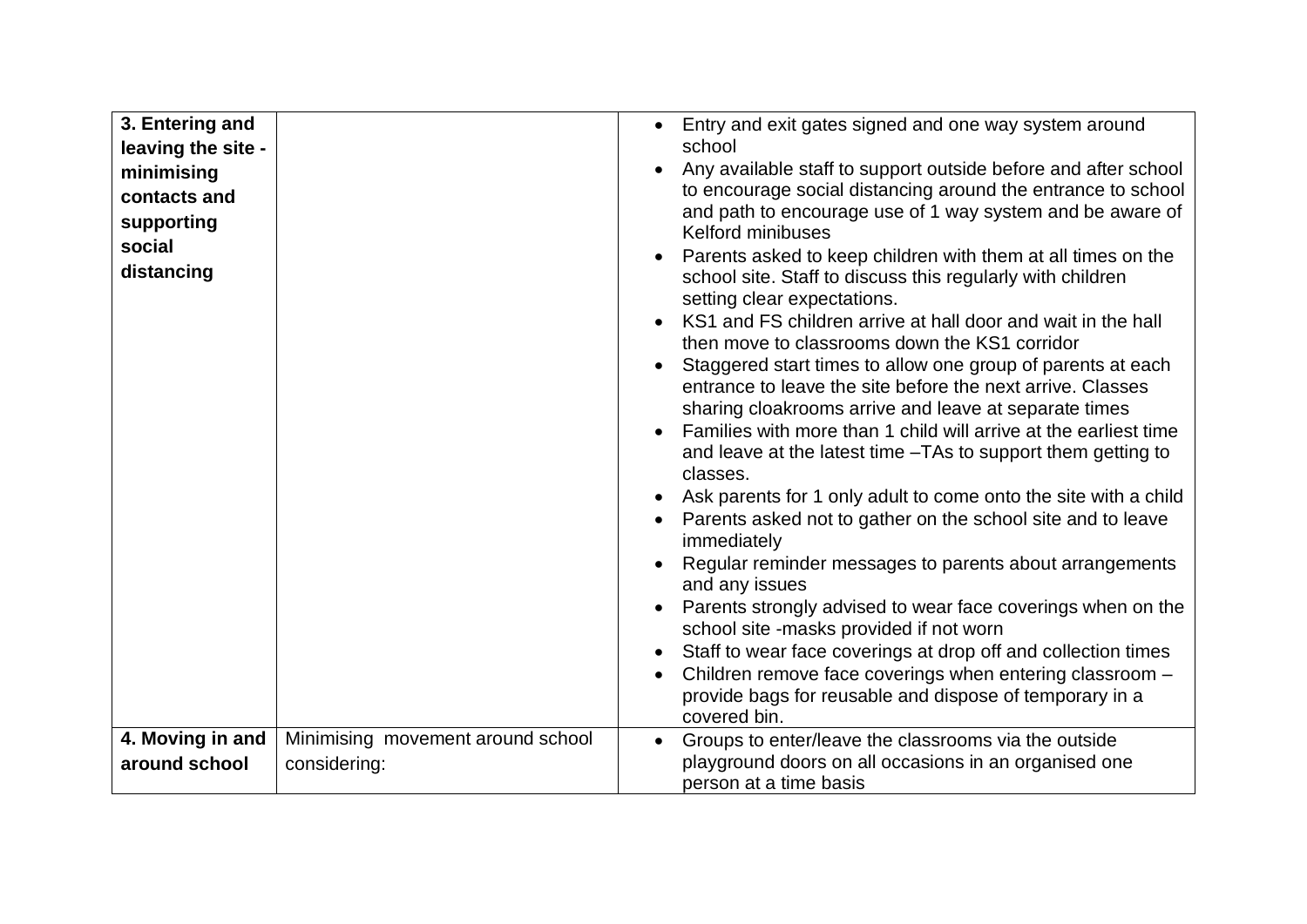| or space being used.<br>Travel on corridors<br>breaks and lunch.<br>hand washing<br>-Print room and office spaces | -Routes into and out of each classroom<br>-Staggering of entry and exit times for<br>-Trips to the toilets and for regular                                    | Children should not be on corridors except to move from the<br>$\bullet$<br>playground to the dining room. This should be done in single<br>file.<br>No children to be sent to the office with registers/messages<br>Staggered break times and lunch times timetabled<br>Children use allocated toilets next to the classrooms. Use<br>own toilets at break and lunch times. Continue -have a<br>girls/boys toilet within each block<br>Children and adults wash hands regularly in particular after a<br>change of activity and on entering/leaving a room and before<br>and after eating.<br>Sanitiser and soap provided for every work space.<br>Staff to wear masks in shared spaces where social<br>distancing from each other is not possible<br>No large group activities like assemblies -carried out<br>remotely<br>No visits will take place |
|-------------------------------------------------------------------------------------------------------------------|---------------------------------------------------------------------------------------------------------------------------------------------------------------|--------------------------------------------------------------------------------------------------------------------------------------------------------------------------------------------------------------------------------------------------------------------------------------------------------------------------------------------------------------------------------------------------------------------------------------------------------------------------------------------------------------------------------------------------------------------------------------------------------------------------------------------------------------------------------------------------------------------------------------------------------------------------------------------------------------------------------------------------------|
| 5. Working in<br>classrooms<br>possible.<br>for surfaces<br>Guidance:                                             | Organising the classrooms to ensure<br>as little need for movement around as<br>Facilitating regular cleaning routines<br>Facilitate regular hygiene sessions | Arrange furniture in Y1-Y6 with children seated side by side<br>and facing forward<br>Remove unnecessary furniture to clear space<br>$\bullet$<br>Ensure classrooms are well ventilated with windows and<br>internal doors open. Increase ventilation when spaces are<br>unoccupied (break and lunchtimes).<br>Organise systems so that children do not use the corridors to<br>move around school.<br>Children in Y1-Y6 have trays at workspaces with all<br>regularly used equipment they need to minimise movement<br>Where possible older children supported to maintain<br>distance and not touch staff and their peers (even some of<br>the time will help)                                                                                                                                                                                      |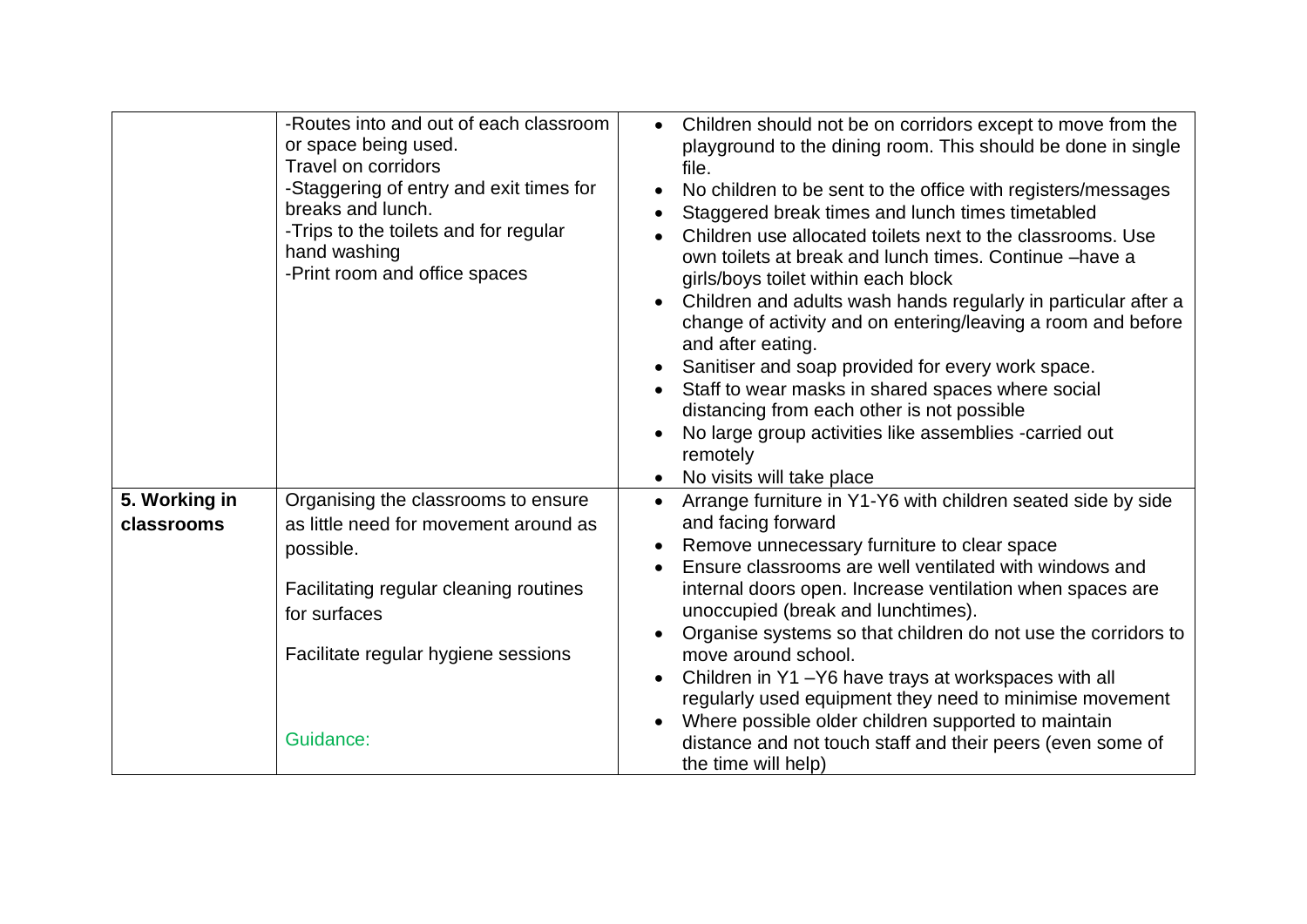|                   | -Maintaining a distance between<br>people and reducing the amount of<br>time they are in face to face contact<br>-Ideally adults maintain 2m distance<br>from each other, and from children<br>-Minimise time spent within 1m of<br>anyone             | Classroom based resources kept within 1 bubble and<br>$\bullet$<br>cleaned regularly<br>Resources shared between bubbles should be cleaned<br>$\bullet$<br>before it is moved or left unused for 48 hours (72 hours if<br>plastic)<br>In EYFS remove soft toys, playdoh, sand and water<br>$\bullet$<br>Provide cleaning equipment for each work area.<br>$\bullet$<br>Review/update checklist of expectations for regular cleaning<br>$\bullet$<br>Pair staff for each group of children to enable time for<br>cleaning between activities<br>Include reinforcement of handwashing routines in daily<br>$\bullet$<br>lessons with children.<br>Following lockdown, ensure regular age appropriate<br>$\bullet$<br>discussion and reminders about the importance of social<br>distancing<br>Provide additional sanitiser area in each classroom<br>$\bullet$<br>Update clear guidance for staff on working in classrooms<br>safely<br>Provide tissues and bins with lids in classrooms |
|-------------------|--------------------------------------------------------------------------------------------------------------------------------------------------------------------------------------------------------------------------------------------------------|----------------------------------------------------------------------------------------------------------------------------------------------------------------------------------------------------------------------------------------------------------------------------------------------------------------------------------------------------------------------------------------------------------------------------------------------------------------------------------------------------------------------------------------------------------------------------------------------------------------------------------------------------------------------------------------------------------------------------------------------------------------------------------------------------------------------------------------------------------------------------------------------------------------------------------------------------------------------------------------|
| 6. Use of toilets | Consider:<br>-Additional cleaning time<br>-Number of toilet facilities you have<br>-How will you organise use and will this<br>be supervised?<br>-How will you ensure used paper<br>towels are disposed of regularly and<br>not left in waste baskets? | Continue with specific toilets to be used by each group at all<br>$\bullet$<br>times -have a girls/boys toilet within each block<br>Organise which toilets are to be used by each group -day<br>$\bullet$<br>care/F1 separate toilets to use 1 area each and Y6 group 2<br>and Key worker children use 1 side of toilets each<br>Toilets cleaned before school and additional lunchtime clean<br>$\bullet$<br>Only 1 child in toilet at once during lesson time<br>$\bullet$<br>Regular hand washing reminders/posters in all toilet areas<br>$\bullet$<br>Soap, hand driers and sanitiser available in all toilet areas<br>No paper towels in the toilet areas. If used in classrooms<br>dispose of in lidded bins.                                                                                                                                                                                                                                                                   |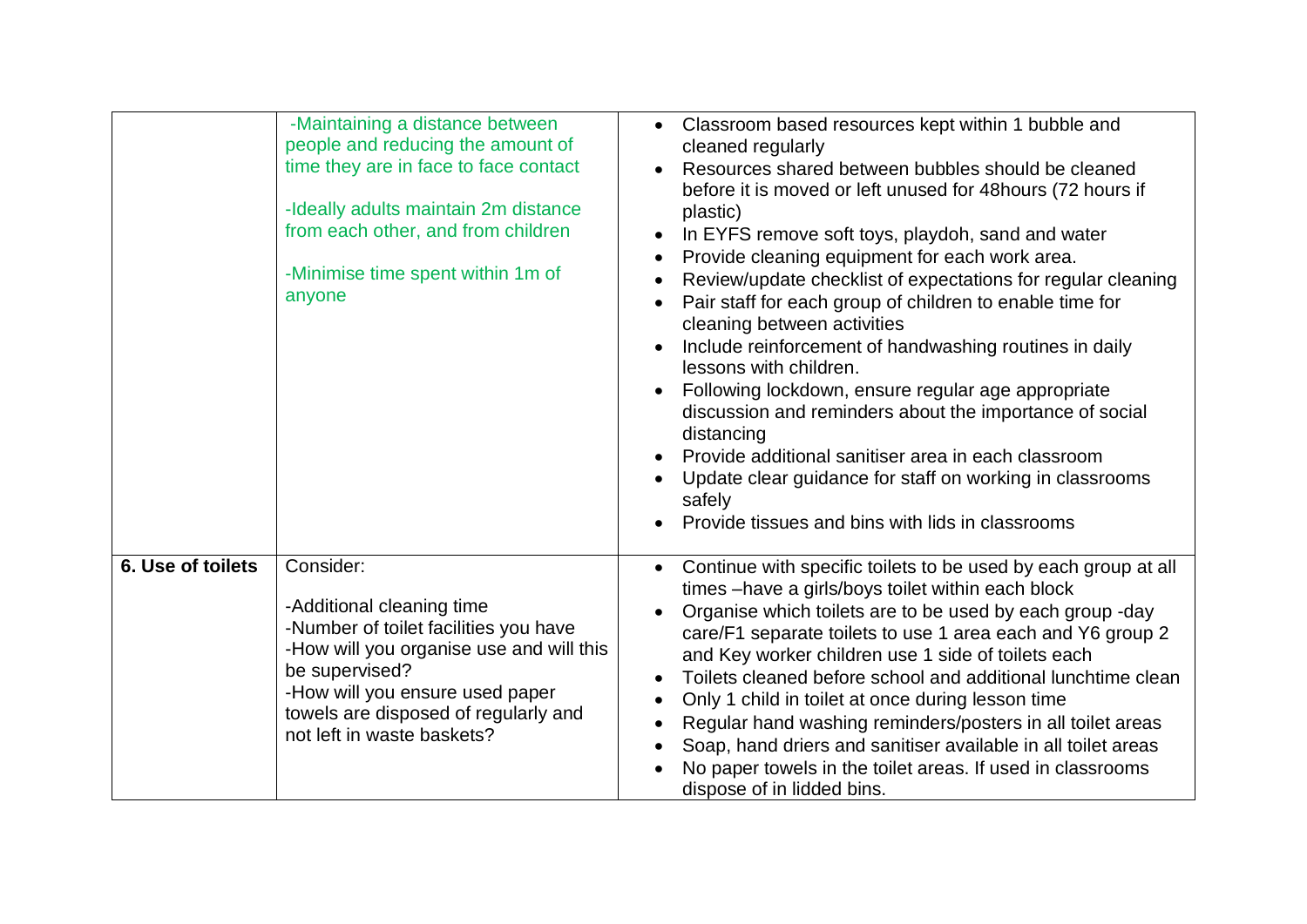| 7. Lunchtimes    | -Need to minimise the number of<br>children gathered in one location.<br>-Organising the indoor eating space for<br>collection of food?<br>-How will the environment be kept<br>cleaned between groups? | • Hot meals to be provided – simplified menu arranged with<br>Riverside catering<br>Dining room and hall used for eating hot meals -leave screen<br>closed and use both ends of the hall to create 3 separate<br>eating areas. Packed lunches will be eaten in the classrooms<br>Tables and chairs to be arranged to all face forward<br>Children to be seated and food brought to them<br>All children to remain in the dining room until the whole<br>group has eaten<br>Timetable lunchtimes with stagger to seat 3 groups at once<br>in separate areas<br>Tables and chairs to be cleaned between groups<br>One additional member of staff linked to each group for<br>lunchtime cover - lunch supervisors remain with one bubble<br>of children<br>All staff handling food trays should wear gloves and aprons<br>Staff to adhere to social distancing during their own<br>lunchtimes<br>Review how staff spaces are set up and used to help staff |
|------------------|---------------------------------------------------------------------------------------------------------------------------------------------------------------------------------------------------------|---------------------------------------------------------------------------------------------------------------------------------------------------------------------------------------------------------------------------------------------------------------------------------------------------------------------------------------------------------------------------------------------------------------------------------------------------------------------------------------------------------------------------------------------------------------------------------------------------------------------------------------------------------------------------------------------------------------------------------------------------------------------------------------------------------------------------------------------------------------------------------------------------------------------------------------------------------|
| 8. Outside       | Minimising the number of children                                                                                                                                                                       | distance from each other. Minimise the use of staff rooms.<br>Playground divided into 3 zones -ball court/playground/field                                                                                                                                                                                                                                                                                                                                                                                                                                                                                                                                                                                                                                                                                                                                                                                                                              |
| <b>Playtimes</b> | gathered together. How will you<br>organise this?<br>-Can the outdoor space be divided                                                                                                                  | Playground separated if the field is very wet<br>Break times staggered and timetabled -each class allocated<br>a zone to play in<br>Classes who share cloakrooms given separate break times<br>$\bullet$                                                                                                                                                                                                                                                                                                                                                                                                                                                                                                                                                                                                                                                                                                                                                |
|                  | safely?                                                                                                                                                                                                 | Children supervised by the staff linked to their group -staff<br>work in pairs to allow for breaks                                                                                                                                                                                                                                                                                                                                                                                                                                                                                                                                                                                                                                                                                                                                                                                                                                                      |
|                  | -How will activities be organised?                                                                                                                                                                      | Groups access outdoor space via classroom door                                                                                                                                                                                                                                                                                                                                                                                                                                                                                                                                                                                                                                                                                                                                                                                                                                                                                                          |
|                  | -How will you timetable the space if<br>needed?                                                                                                                                                         |                                                                                                                                                                                                                                                                                                                                                                                                                                                                                                                                                                                                                                                                                                                                                                                                                                                                                                                                                         |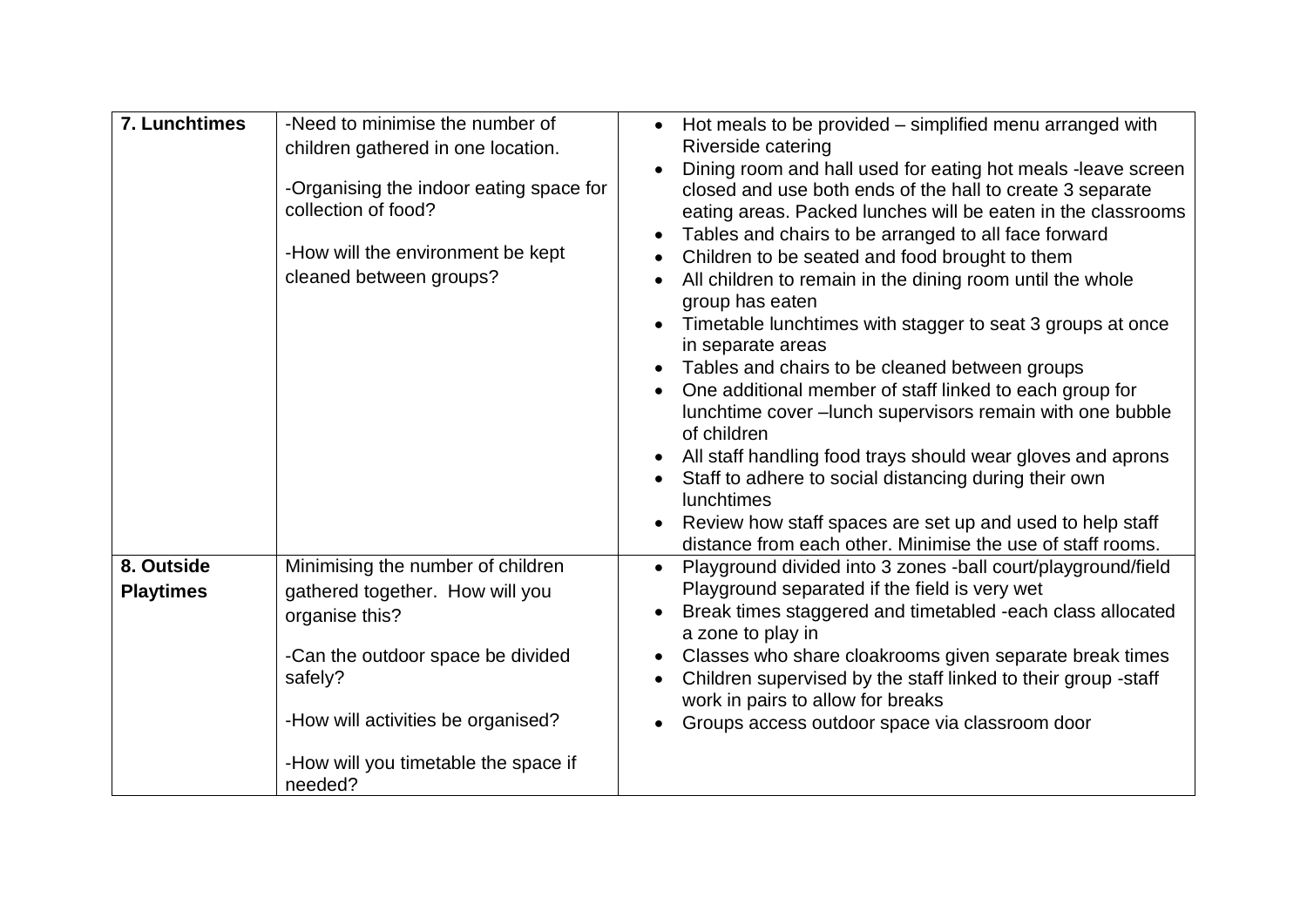|                                               |                                                                                                                                                        | Suitable equipment organised and used by 1 group then<br>cleaned before being returned. Each class group has<br>cleaning equipment available for this.                                                                                                                                                                                                                                                                                                                                                                                                                                                                                                                                                                                                                                                                                                                                                                                                                                                                                                                                                                                |
|-----------------------------------------------|--------------------------------------------------------------------------------------------------------------------------------------------------------|---------------------------------------------------------------------------------------------------------------------------------------------------------------------------------------------------------------------------------------------------------------------------------------------------------------------------------------------------------------------------------------------------------------------------------------------------------------------------------------------------------------------------------------------------------------------------------------------------------------------------------------------------------------------------------------------------------------------------------------------------------------------------------------------------------------------------------------------------------------------------------------------------------------------------------------------------------------------------------------------------------------------------------------------------------------------------------------------------------------------------------------|
| 9. First Aid                                  | Minimise direct contact with children.<br>-Will you provide PPE?<br>-Will you provide masks and gloves?<br>-How will used resources be disposed<br>of? | Provide PPE in medical room and in EYFS for staff dealing<br>with first aid or intimate care of children (nappy changing)<br>Staff to work in pairs so are available for first aid. All staff are<br>trained and first aid administered by staff already working<br>with that child<br>Handwashing equipment and sanitiser available in the room<br>Medical room will be cleaned after each use.<br>Bin with lid available in medical room.                                                                                                                                                                                                                                                                                                                                                                                                                                                                                                                                                                                                                                                                                           |
| 10. Peripatetic<br>teachers/Music<br>sessions | Working safely with more than1 group<br>of children                                                                                                    | Visiting teachers do not attend a lesson if they are unwell or<br>$\bullet$<br>are having any symptoms associated with coronavirus<br>(COVID-19) such as fever, a new and sustained cough, loss<br>of sense of taste or smell.<br>Maintain distancing requirements with each group they<br>teach, where appropriate - keep their distance from pupils<br>and other staff as much as they can, ideally 2 metres from<br>other adults. School staff from the bubble to carry out and<br>close work with children.<br>Avoid situations where distancing requirements are broken;<br>for an example demonstrating partnering work in dancing.<br>Playing instruments and singing in groups should take place<br>outdoors where possible<br>Use the hall and open windows/door for ventilation<br>Seat children side to side on chairs when playing and singing<br>Keep any background or accompanying music to levels<br>which do not encourage teachers or other performers to<br>raise their voices unduly<br>Handwashing/sanitising before and after using instruments<br>No sharing of instruments - labelled for individual children |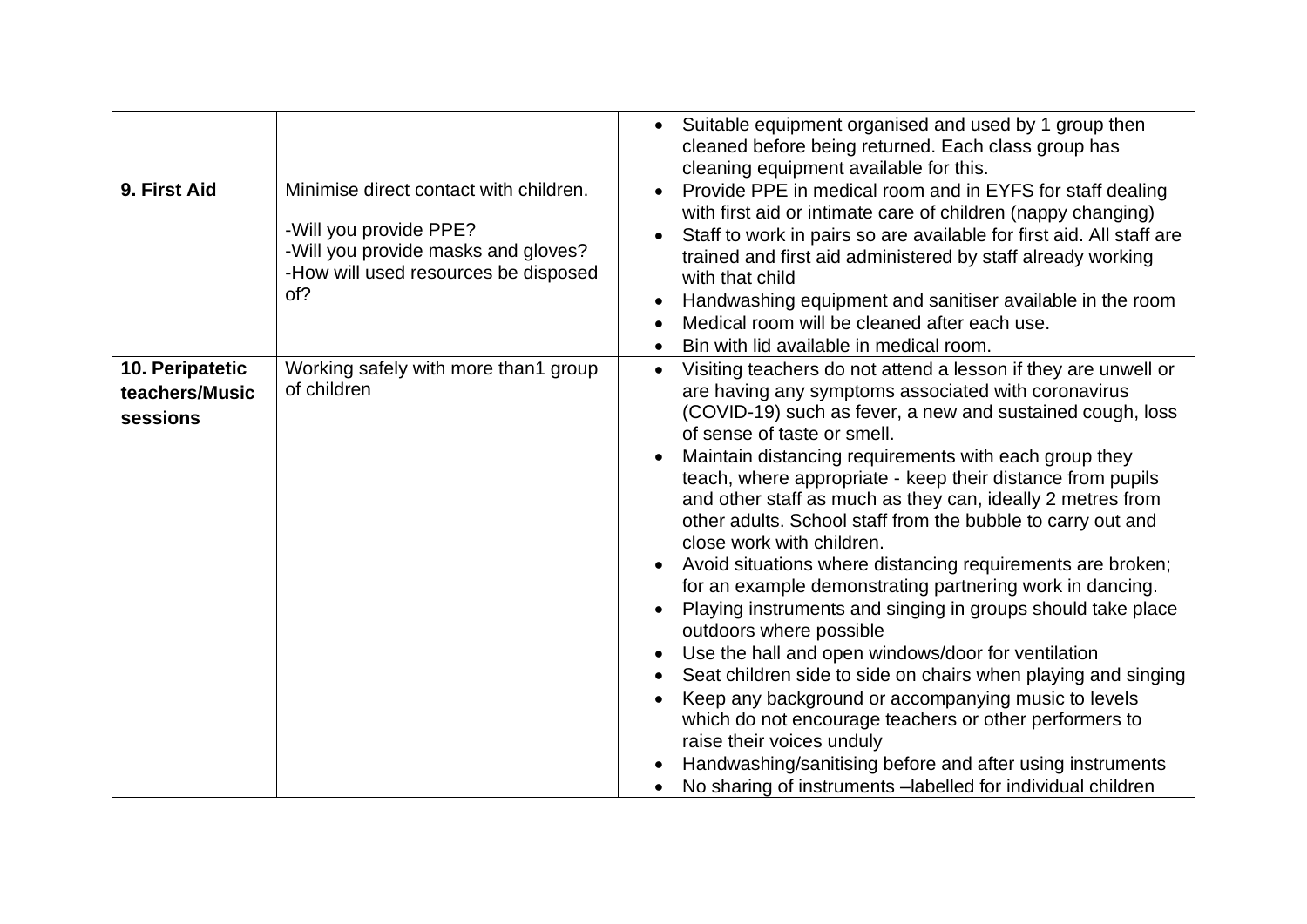|                                                    |                                                           | No performances are to be held with an audience                                                                                                                                                                                                                                                                                                                                                                                                                                                                                                                                                                                                                                                                                                                                                                                                                                                                                                                                                                                                                                                                                                                                                                                                    |
|----------------------------------------------------|-----------------------------------------------------------|----------------------------------------------------------------------------------------------------------------------------------------------------------------------------------------------------------------------------------------------------------------------------------------------------------------------------------------------------------------------------------------------------------------------------------------------------------------------------------------------------------------------------------------------------------------------------------------------------------------------------------------------------------------------------------------------------------------------------------------------------------------------------------------------------------------------------------------------------------------------------------------------------------------------------------------------------------------------------------------------------------------------------------------------------------------------------------------------------------------------------------------------------------------------------------------------------------------------------------------------------|
| 12. PE - Visiting<br>staff delivering<br><b>PE</b> | Working safely with more than 1 group<br>of children      | Visiting staff do not attend a lesson if they are unwell or are<br>having any symptoms associated with coronavirus (COVID-<br>19) such as fever, a new and sustained cough, loss of sense<br>of taste or smell.<br>Maintain distancing requirements with each group they<br>teach, where appropriate<br>SMSAs responsible for close supervision i.e. first aid at<br><b>lunchtimes</b><br>Pupils kept in consistent class groups<br>Children come to school dressed for PE so changing is not<br>necessary<br>Children and staff wash/sanitise hands at the start and end<br>of each session<br>Sports equipment thoroughly cleaned between each use by<br>different individual groups (see cleaning guidance).<br>Avoid situations where distancing requirements are broken<br>for an example demonstrating partnering work in dancing.<br>Outdoor sports to be prioritised when ever possible<br>Active Regen staff work outside as much as possible.<br>During indoor sessions provide ventilation and ensure<br>distance between children<br>During PE lessons a member of school staff from the class<br>bubble available when needed for close contact<br>Do not take part in any competitive sport between bubbles or<br>with other schools |
| <b>13. EYFS</b>                                    | Minimise mixing<br>Children attending more than 1 setting | Minimise mixing within setting by keeping day care, F1 and<br>F <sub>2</sub> groups apart                                                                                                                                                                                                                                                                                                                                                                                                                                                                                                                                                                                                                                                                                                                                                                                                                                                                                                                                                                                                                                                                                                                                                          |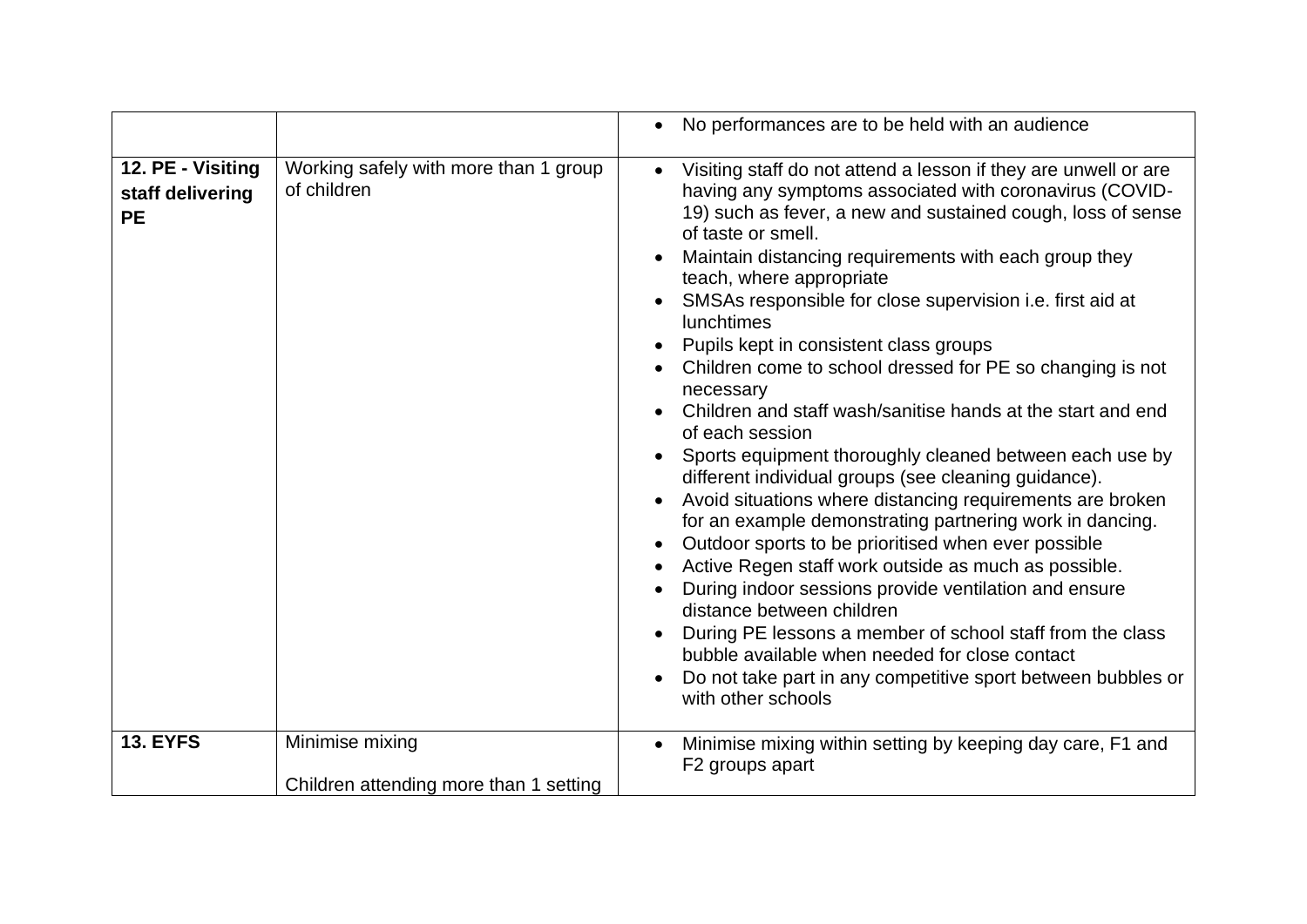|                              | Start/finish times       | Encourage parents to limit the number of settings their child<br>attends. Work through the system of controls with parents to<br>establish a joint approach to care                                                                                                                                    |
|------------------------------|--------------------------|--------------------------------------------------------------------------------------------------------------------------------------------------------------------------------------------------------------------------------------------------------------------------------------------------------|
|                              | New admissions           | Provide virtual tours for parents<br>$\bullet$<br>If parents require an in person visit this will be after school<br>hours, observing social distancing and ensuring face<br>coverings are worn. All people wash hands before and after<br>visit.                                                      |
|                              | <b>Settling Children</b> | Parents can enter a setting to help settle their child if<br>$\bullet$<br>needed. They should wear face coverings, have limited time<br>and avoid close contact with other children.                                                                                                                   |
| 14. Wrap around<br>provision | Grouping children        | Children placed into two separate groups to support social<br>$\bullet$<br>distancing and limit the number of contact with others.<br>Siblings will be in the same group as well as children in the<br>same class bubble.<br>Hall and activities separated into 2 separate spaces.                     |
|                              | Hygiene                  | Additional cleaning throughout the sessions<br>$\bullet$<br>After each session, all activities, surfaces and mats cleaned<br>Separate toilets and handwashing facilities for each group<br>Adults and children handwash regularly<br>Hand sanitiser available in the hall for both groups<br>$\bullet$ |
|                              | Food                     | Food served in the hall -separate area for each group<br>$\bullet$<br>Staggered times used to allow social distancing<br>Tables cleaned before and after use<br>All children wash their hands before and after eating                                                                                  |